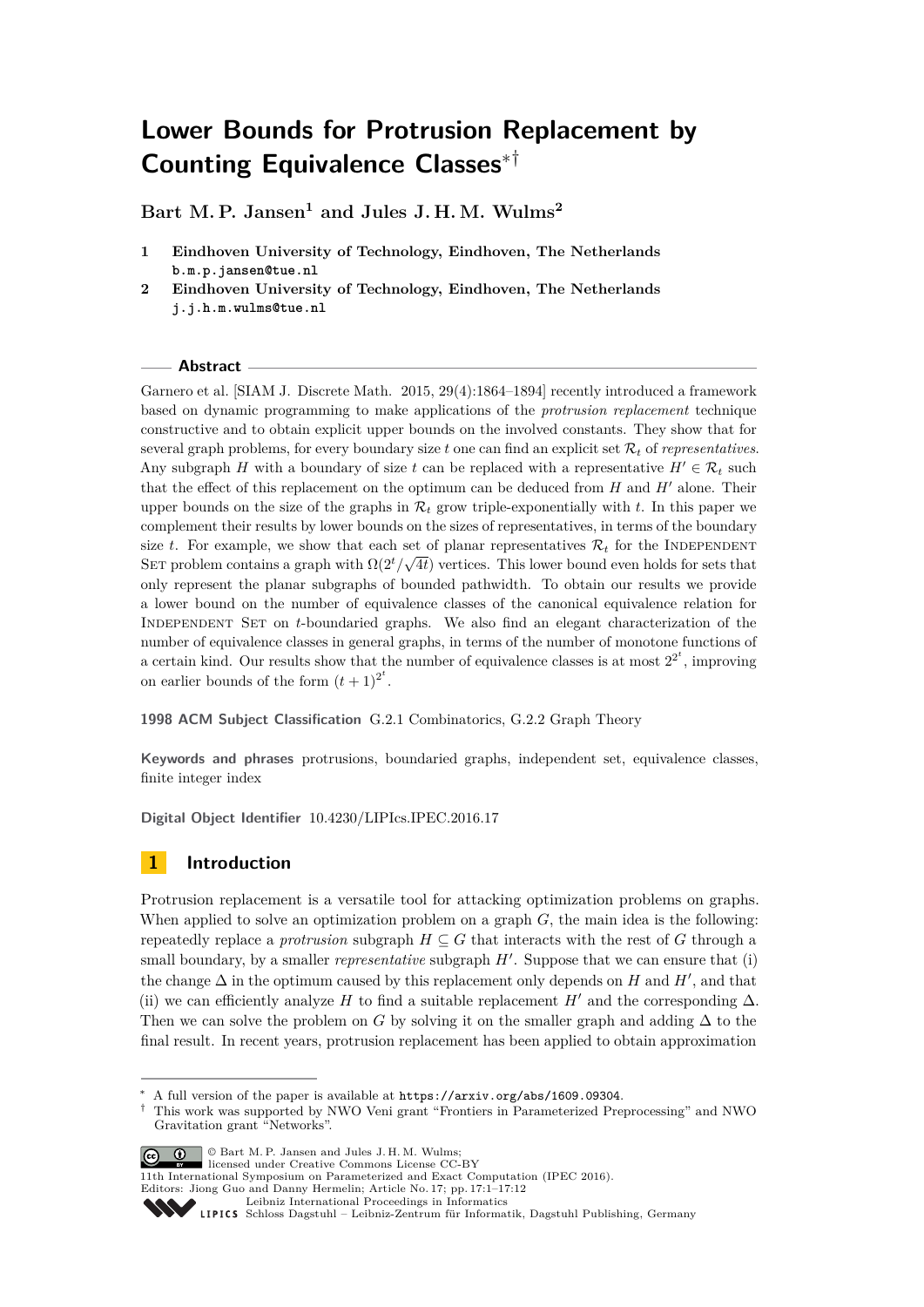#### **17:2 Lower Bounds for Protrusion Replacement by Counting Equivalence Classes**

algorithms [\[7,](#page-11-1) [8\]](#page-11-2), kernelization algorithms [\[1,](#page-11-3) [7,](#page-11-1) [8,](#page-11-2) [10,](#page-11-4) [15\]](#page-11-5), and fixed-parameter tractable algorithms [\[8,](#page-11-2) [15\]](#page-11-5). The generality of protrusion replacement comes at a price: it often results in proofs that efficient algorithms of a certain type *exist*, without showing explicitly how such algorithms can be *constructed* and without giving any explicit bounds on the constant factors involved in the analysis. This non-constructivity stems from the use of a property called *finite integer index* (FII, defined below). It is used to argue that for every constant boundary size *t*, there is a finite set of representatives  $\mathcal{R}_t$  such that any *t*-boundaried subgraph *H* can safely be replaced by some representative  $H' \in \mathcal{R}_t$ , as described above. The key issue is that FII only guarantees that a finite set of representatives exist, without showing how to find it, how large the set is, or how many vertices the representative subgraphs have.

To deal with the issue of non-constructivity, Garnero et al. [\[12\]](#page-11-6) introduced a framework based on dynamic programming. They showed that explicit bounds for the sizes of representatives can be obtained by analyzing the number of states required to solve the problem on graphs of bounded treewidth. By presenting explicit dynamic programming algorithms for problems such as *r*-INDEPENDENT SET and *r*-DOMINATING SET, they were able to derive upper bounds on the size of representatives in terms of the boundary size *t*. These upper bounds grow very quickly with *t*, in some cases triple-exponentially. Garnero et al. [\[12,](#page-11-6) §7] suggest to examine to what extent this exponential dependance is unavoidable. We pursue this direction by presenting lower bounds.

**Boundaried graphs and equivalence.** To state our results we have to introduce some terminology.<sup>[1](#page-1-0)</sup> We only consider undirected, finite, simple graphs. Let  $t$  be a positive integer. A *t*-boundaried graph *G* consists of a vertex set  $V(G)$ , an edge set  $E(G) \subseteq {V(G) \choose 2}$ , and an injective labeling  $\lambda_G: \{1, \ldots, t\} \to V(G)$  that identifies *t* distinct *boundary vertices* in the graph. The *boundary* of the graph is the set  $B_G := {\lambda_G(1), \ldots, \lambda_G(t)}$ . Two *t*boundaried graphs *G* and *H* can be *glued* together on their boundary, resulting in the boundaried graph  $G \oplus H$  that is obtained from the disjoint union of  $G$  and  $H$  by identifying corresponding boundary vertices and removing any parallel edges that are introduced. That is, we merge  $\lambda_G(i)$  with  $\lambda_H(i)$  for each  $i \in [t]$ . An *optimization problem*  $\Pi$  on graphs assigns to every (unboundaried) graph *G* an optimal solution value  $\Pi(G) \in \mathbb{Z}$ . We will also write  $\Pi(G)$ for a boundaried graph *G* to denote the optimum of the underlying unboundaried graph. Two *t*-boundaried graphs *G* and *H* are *equivalent* with respect to Π, denoted  $G \equiv_{\Pi,t} H$ , if there exists a *transposition constant*  $\Delta \in \mathbb{Z}$  such that for every *t*-boundaried graph *F*:

$$
\Pi(G \oplus F) = \Pi(H \oplus F) + \Delta. \tag{1}
$$

It is easy to see that  $\equiv_{\Pi,t}$  is an equivalence relation. Problem  $\Pi$  has *finite integer index* if  $\equiv_{\Pi,t}$  has a finite number of equivalence classes for each fixed t. In the remainder, we omit the subscript *t* when it is clear from the context. Observe that these notions formalize the idea behind protrusion replacement sketched above: if  $G \equiv_{\Pi,t} H$ , then replacing *G* by *H* changes the optimum by exactly  $\Delta$ .

**Our results.** We analyze the canonical equivalence relation  $\equiv_{\text{is},t}$  on *t*-boundaried graphs for the INDEPENDENT SET (IS) problem, which asks for the maximum size of an independent

<span id="page-1-0"></span><sup>1</sup> To avoid an abundance of cumbersome definitions, our terminology differs slightly from that in earlier work (cf. [\[2,](#page-11-7) [3\]](#page-11-8), [\[5,](#page-11-9) §2]). In particular, we do not allow *t*-boundaried graphs with fewer than *t* boundary vertices. The fact that we consider optimization problems as in [\[5\]](#page-11-9), rather than decision problems as in [\[1,](#page-11-3) [12\]](#page-11-6), forms no essential difference; our lower bounds also apply to those settings.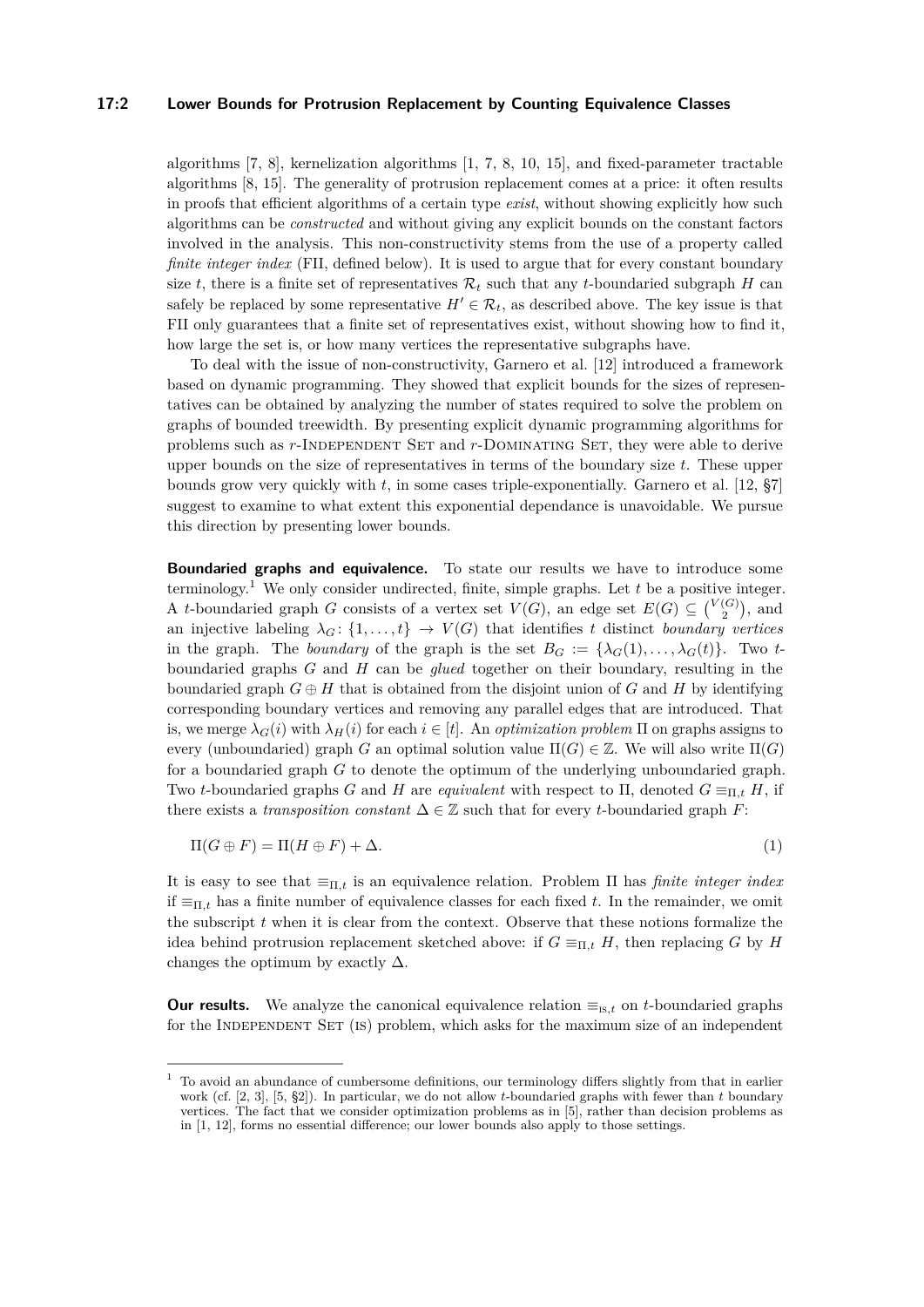set of pairwise non-adjacent vertices. We focus on INDEPENDENT SET due to its simple combinatorial structure, but our techniques carry over to DOMINATING SET, as explained in [§8.](#page-10-0) Define a *set of representatives* for  $\equiv_{\text{is }t}$  to be a set  $\mathcal{R}_t$  of *t*-boundaried graphs, such that for every *t*-boundaried graph *G* there exists  $H \in \mathcal{R}_t$  with  $G \equiv_{\text{IS},t} H$ . Let the *critical size* of a set of representatives be the number of vertices of its largest graph. We aim to give a lower bound on the critical size of any set of representatives for INDEPENDENT SET in terms of *t*. Our approach consists of two steps. First, we construct a large set of pairwise nonequivalent graphs to give a lower bound on the number of equivalence classes of  $\equiv_{\text{is},t}$ . Then we use a counting argument to leverage this into a lower bound on the critical size. Observe that each equivalence class must be represented by a different graph. It follows that if the number of distinct *t*-boundaried graphs with at most *s* vertices is smaller than the number of equivalence classes, then the critical size of any set of representatives must be larger than *s* to give each class a distinct representative. By relating the number of small graphs to the number of equivalence classes, we therefore obtain the desired lower bounds.

Protrusion replacement is often applied in the context of restricted graph classes, where the protrusions to be replaced are known to have bounded treewidth and may even belong to a family of embeddable graphs such as planar graphs. With these application areas in mind, we develop our lower bounds to apply even when we wish only to have a representative for each equivalence class that contains a planar graph whose treewidth is  $t + \mathcal{O}(1)$ , for boundary size *t*. To find a large set of nonequivalent graphs we adapt a construction of Lokshtanov et al. [\[16\]](#page-11-10), which they used to prove that INDEPENDENT SET on graphs of treewidth *w* cannot be solved in time  $\mathcal{O}^*((2-\varepsilon)^w)$  for any  $\varepsilon > 0$  unless the Strong Exponential Time Hypothesis fails. We show that the graphs they construct can be made planar while increasing the treewidth (and in fact the pathwidth) by only a small additive term. More importantly, we show how to use this adapted construction to build a set of *M*(*t*)−2 planar graphs of small treewidth which are pairwise nonequivalent under  $\equiv_{\text{Is},t}$ , for all *t*. The term  $M(t) \geq 2^{\binom{t}{\lfloor t/2 \rfloor}} \geq 2^{2^t/\sqrt{4t}}$  denotes the *t*-th *Dedekind number*, which counts the number of *monotone Boolean functions* of *t* variables. The number of equivalence classes therefore grows double-exponentially with  $t$ . Using the counting argument above, this allows us to give a lower bound of  $\Omega(\log M(t)) \geq \Omega(2^t/\sqrt{4t})$ on the critical size of any set of planar representatives for the equivalence classes of  $\equiv_{is}$  that contain a planar graph of bounded pathwidth.

While developing a lower bound on the number of equivalence classes for planar graphs of bounded pathwidth, we also found an exact characterization of the number of equivalence classes of  $\equiv_{\text{IS},t}$  in general. We define a natural class of functions from  $\{0,1\}^t$  to N that we call *t-representative functions*. We give a bijection between the *t*-representative functions and the equivalence classes of  $\equiv_{\text{is},t}$  for *t*-boundaried graphs. As we will show that all monotone Boolean functions which are not constantly zero yield a distinct *t*-representative function, this gives a lower bound of  $M(t) - 1$  on the number of equivalence classes of  $\equiv_{\text{is},t}$ . On the other hand, we show that the number of such functions is at most  $2^{2^t-1}$ . The double-exponential lower bound for the number of equivalence classes containing a bounded-pathwidth planar graph is therefore not far off from the upper bound of  $2^{2<sup>t</sup>-1}$  in general graphs. The fact that the base of the double-exponential in this expression is independent of *t* is noteworthy. The naive way to bound the number of equivalence classes is to associate a table to each *t*-boundaried graph. For each subset *S* of the boundary vertices *B*, the table stores the maximum size of an independent set containing no vertex of  $B \setminus S$ . There are at most  $t + 1$ distinct values in such a table, and two boundaried graphs whose tables differ in the same universal constant in all positions are easily shown to be equivalent. As there are  $2<sup>t</sup>$  entries in the table, and  $t + 1$  different options per entry, this gives an upper bound of  $(t + 1)^{2^t}$  on the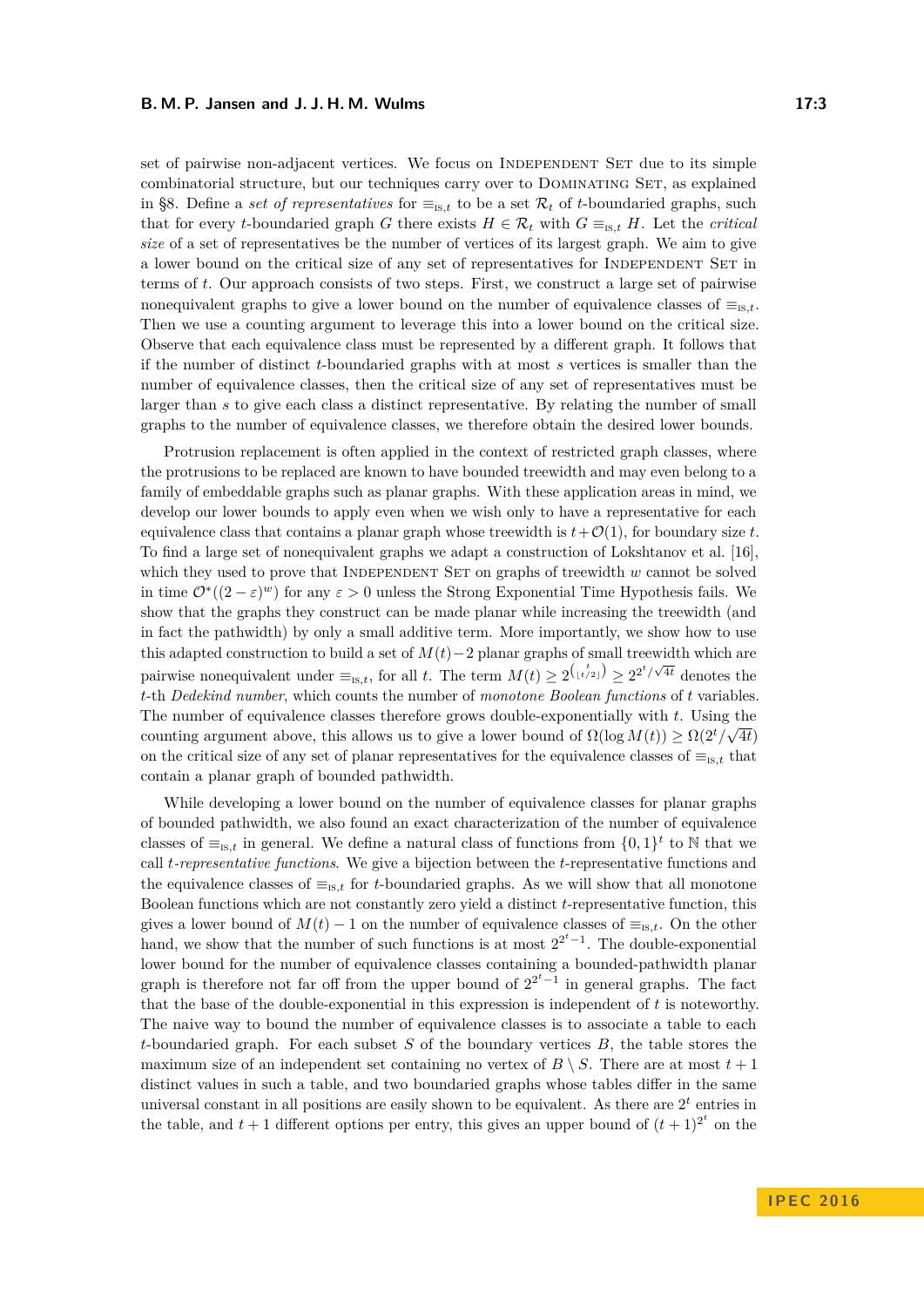## **17:4 Lower Bounds for Protrusion Replacement by Counting Equivalence Classes**

number of equivalence classes. Garnero et al. [\[12,](#page-11-6) Lemma 3.7] obtain the same bound using a subtly different definition for the table. Our result of  $2^{2^t-1}$  yields a slight improvement.

# **2 Preliminaries**

We use N to denote the natural numbers, including 0. For a positive integer *n* and a set *X* we use  $\binom{X}{n}$  to denote the collection of all subsets of *X* of size *n*. The *power set* of *X* is denoted  $2^X$ . The set  $\{1, \ldots, n\}$  is abbreviated as [*n*]. A *Boolean function* is a function of the form  $f: \{0,1\}^n \to \{0,1\}$ . We sometimes use the equivalent view that a Boolean function assigns a 0/1-value to every subset  $S \subseteq [n]$ , which is the value of f when the arguments whose index is in *S* are set to 1 and the remaining arguments are set to 0. A Boolean function  $f: 2^{[n]} \to \{0,1\}$  is *monotone* if  $f(S') \leq f(S)$  whenever  $S' \subseteq S \subseteq [n]$ . We will call Boolean functions in this form set-functions, and may replace [*n*] by other finite sets of ordered elements. A formula in conjunctive normal form (CNF) is *monotone* if no literal appears negated. Proofs for statements marked  $(\star)$  can be found in the full version [\[14\]](#page-11-11).

<span id="page-3-1"></span>**Proposition 1** ( $\star$ ). For every non-constant monotone Boolean set-function  $f: 2^{[n]} \to$  ${0,1}$  *there is a monotone CNF formula*  $\phi$  *such that for all*  $x_1, \ldots, x_n \in {0,1}^n$  *we have*  $\phi(x_1, \ldots, x_n) = 1$  *if and only if*  $f(\{i \mid x_i = 1\}) = 1$ *.* 

**Graphs.** We will denote the treewidth of a graph *G* by  $\mathbf{tw}(G)$  and its pathwidth by  $\mathbf{pw}(G)$ . It is well-known that  $\mathbf{pw}(G) > \mathbf{tw}(G)$ ; refer to a textbook for further details [\[4,](#page-11-12) §7]. We use the following consequence of the gluing operation.

**Proposition 2**  $\star$ . Let *G* and *H* be *t*-boundaried graphs that share the same set of boundary *vertices*  $B = \{v_1, \ldots, v_t\}$  *but are otherwise vertex-disjoint. Then a vertex set*  $X \subseteq V(G \oplus H)$ *is independent in*  $G \oplus H$  *if and only if*  $X \cap V(G)$  *is independent in*  $G$  *and*  $X \cap V(H)$  *is independent in H.*

# **3 Characterizing equivalence classes for Independent Set**

In this section we derive several tools to analyze the equivalence classes of  $\equiv_{\text{is}}$ . For each *t*boundaried graph *G* we define a function that captures the interaction of optimal independent sets with its boundary. These will be useful to reason about the (non)equivalence of pairs of graphs with respect to  $\equiv_{\text{is}}$ .

<span id="page-3-0"></span>**Definition 3.** Let *G* be a *t*-boundaried graph with boundary  $B = \{v_1, \ldots, v_t\}$ . The function  $\mathfrak{s}_G: 2^B \to \mathbb{N}$  expresses the size of a maximum independent set in *G* whose intersection with the boundary is a *subset* of a given set:

$$
\mathfrak{s}_G(S) := \max\{|X| \, | \, X \text{ is an independent set in } G \text{ with } X \cap B \subseteq S\}. \tag{2}
$$

We will see that equivalence classes can be characterized by the functions  $\mathfrak{s}_G$  of the graphs *G* in that class. The next lemma shows that when gluing two boundaried graphs *G* and *H* together, the optimum of the resulting graph  $G \oplus H$  can be deduced from  $\mathfrak{s}_G$  and  $\mathfrak{s}_H$ . The identity we prove is reminiscent of the recurrence that is used for JOIN nodes when solving INDEPENDENT SET on graphs of bounded treewidth [\[4,](#page-11-12) §7.3.1].

 $\blacktriangleright$  **Lemma 4** ( $\bigstar$ ). Let G and H be *t*-boundaried graphs for some *t*. The following holds:

 $\max_{S \subseteq B} \{ \mathfrak{s}_G(S) + \mathfrak{s}_H(S) - |S| \} = \text{OPT}_{\text{IS}}(G \oplus H).$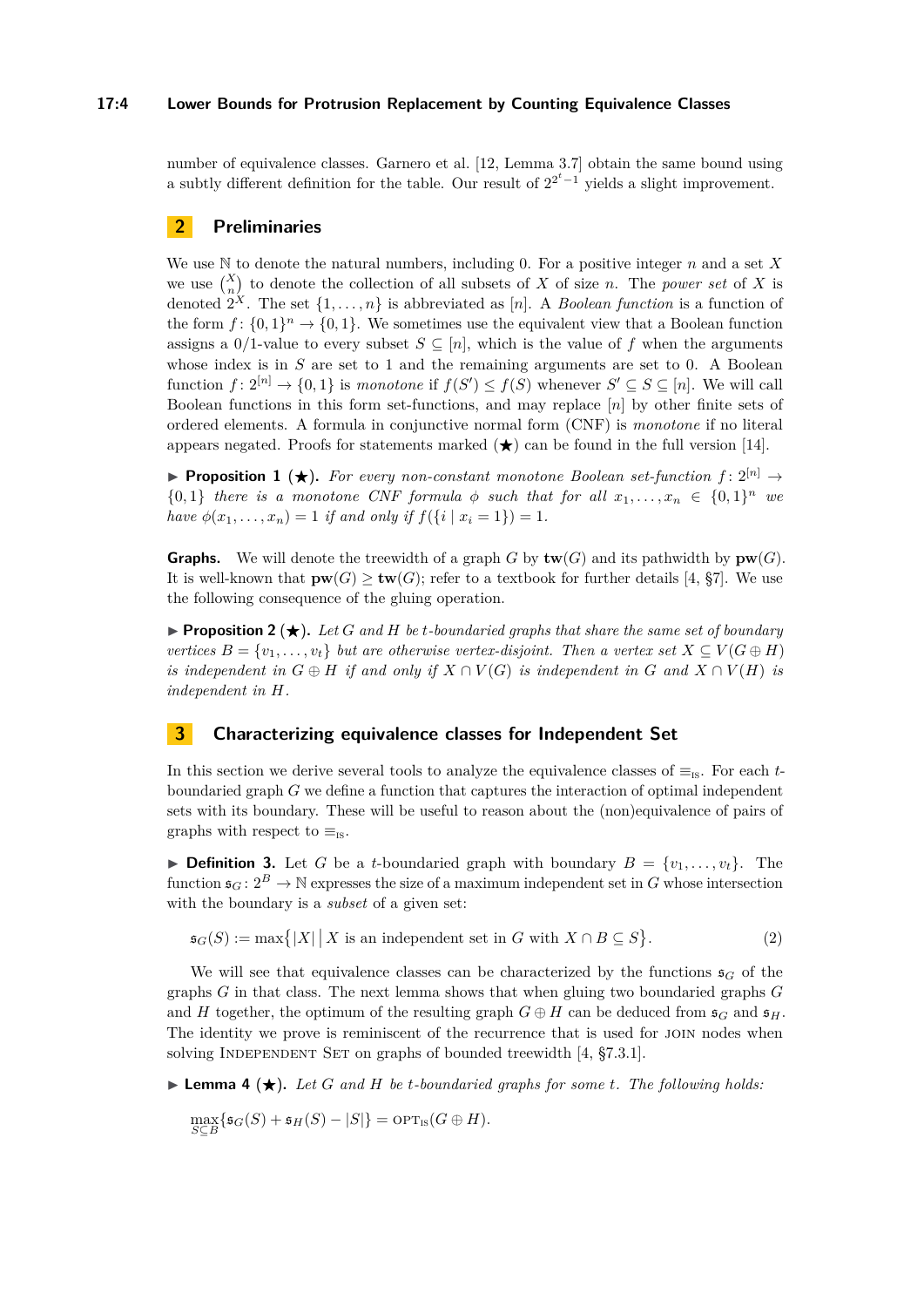#### **B. M. P. Jansen and J. J. H. M. Wulms 17:5**

To relate the equivalence of graphs to properties of the corresponding functions  $\epsilon$ , the following indicator graphs will be convenient.

<span id="page-4-8"></span>▶ **Definition 5.** Let *t* be a positive integer and  $B = \{v_1, \ldots, v_t\}$ . For each  $S \subseteq B$  define the *t*-boundaried *indicator* graph *I<sup>S</sup>* with boundary *B* as the result of the following process: starting from an edgeless graph with vertex set *B*, for each  $v_i \in B \setminus S$  add vertices  $u_i, u'_i$  and the edges  $\{v_i, u_i\}, \{v_i, u'_i\}$  to  $I_S$ .

Each boundary vertex not in  $S$  thus becomes the center of a star with two leaves in  $I_S$ , and boundary vertices in *S* are isolated vertices in *IS*. The next proposition shows that maximum independent sets of  $F \oplus I_S$  reveal the value of  $\mathfrak{s}_F(S)$ .

<span id="page-4-0"></span>**Proposition 6** ( $\star$ ).  $\text{OPT}_{\text{IS}}(F \oplus I_S) = \mathfrak{s}_F(S) + 2(t - |S|)$  *for all t-boundaried graphs F.* 

Using Proposition [6](#page-4-0) we can show that the equivalence class of a boundaried graph *G* with respect to  $\equiv_{\text{IS}}$  is completely characterized by the function  $\mathfrak{s}_G$ .

<span id="page-4-1"></span>**Find 7** ( $\star$ ). Let G and H be two *t*-boundaried graphs with boundary  $B = \{v_1, \ldots, v_t\}$ . *Then*  $G \equiv_{\text{fs},t} H$  *if and only if there exists a constant*  $c \in \mathbb{Z}$  *such that*  $\mathfrak{s}_G(S) = \mathfrak{s}_H(S) + c$  *for*  $all S \subseteq B$ *.* 

Theorem [7](#page-4-1) shows that two *t*-boundaried graphs *G* and *H* are equivalent under  $\equiv_{\text{is}}$  if the functions  $\mathfrak{s}_G$  and  $\mathfrak{s}_H$  differ by a fixed constant for all inputs. It will be convenient to eliminate this degree of freedom by normalizing the functions.

<span id="page-4-4"></span>▶ **Definition 8.** The *normalized boundary function* of a *t*-boundaried graph *G* with boundary *B* is the function  $\mathfrak{s}_G^0: 2^B \to \mathbb{N}$  given by  $\mathfrak{s}_G^0(S) := \mathfrak{s}_G(S) - \mathfrak{s}_G(\emptyset)$ .

Intuitively,  $\mathfrak{s}^0_G(S)$  represents how much larger an independent set can be if we are allowed to use the boundary vertices from *S*, compared to when we are not allowed to use any boundary vertices in the independent set.

<span id="page-4-2"></span> $\blacktriangleright$  **Corollary 9**  $(\star)$ . Let G and H be two *t*-boundaried graphs with boundary  $B = \{v_1, \ldots, v_t\}$ . *Then*  $G \equiv_{\text{IS}} H$  *if and only if*  $\mathfrak{s}_G^0 = \mathfrak{s}_H^0$ .

Corollary [9](#page-4-2) shows that equivalence classes of  $\equiv_{is}$  are determined by the normalized boundary functions of the graphs in the class. To see how many different equivalence classes there can be, it is therefore useful to analyze the properties of normalized boundary functions.

<span id="page-4-3"></span>**Definition 10.** Let *t* be a positive integer and let  $B := \{v_1, \ldots, v_t\}$ . A function  $f: 2^B \to \mathbb{N}$ is called a *t-representative function* if it satisfies the following three properties:

<span id="page-4-6"></span>1.  $f(\emptyset) = 0$ .

<span id="page-4-7"></span>2. *Monotonicity*: for any  $S' \subseteq S \subseteq B$  we have  $f(S') \leq f(S)$ .

**3.** *Bounded increase:* For every nonempty set  $S \subseteq B$  we have  $f(S) \leq 1 + \min_{v \in S} f(S \setminus \{v\})$ .

<span id="page-4-5"></span>**Example 11.** Let G be a *t*-boundaried graph with boundary  $B := \{v_1, \ldots, v_t\}$ . Then  $\mathfrak{s}_G^0$  is *a t-representative function.*

**Proof.** We prove that  $\mathfrak{s}^0_G$  has the three properties given in Definition [10.](#page-4-3)

**1.** By definition of  $\mathfrak{s}_G^0$  we have  $\mathfrak{s}_G^0(\emptyset) = \mathfrak{s}_G(\emptyset) - \mathfrak{s}_G(\emptyset) = 0$ .

**2.** This follows directly from Definitions [3](#page-3-0) and [8:](#page-4-4) the collection of independent sets over which  $\mathfrak{s}_G(S')$  optimizes is a subset of the independent sets over which  $\mathfrak{s}_G(S)$  optimizes.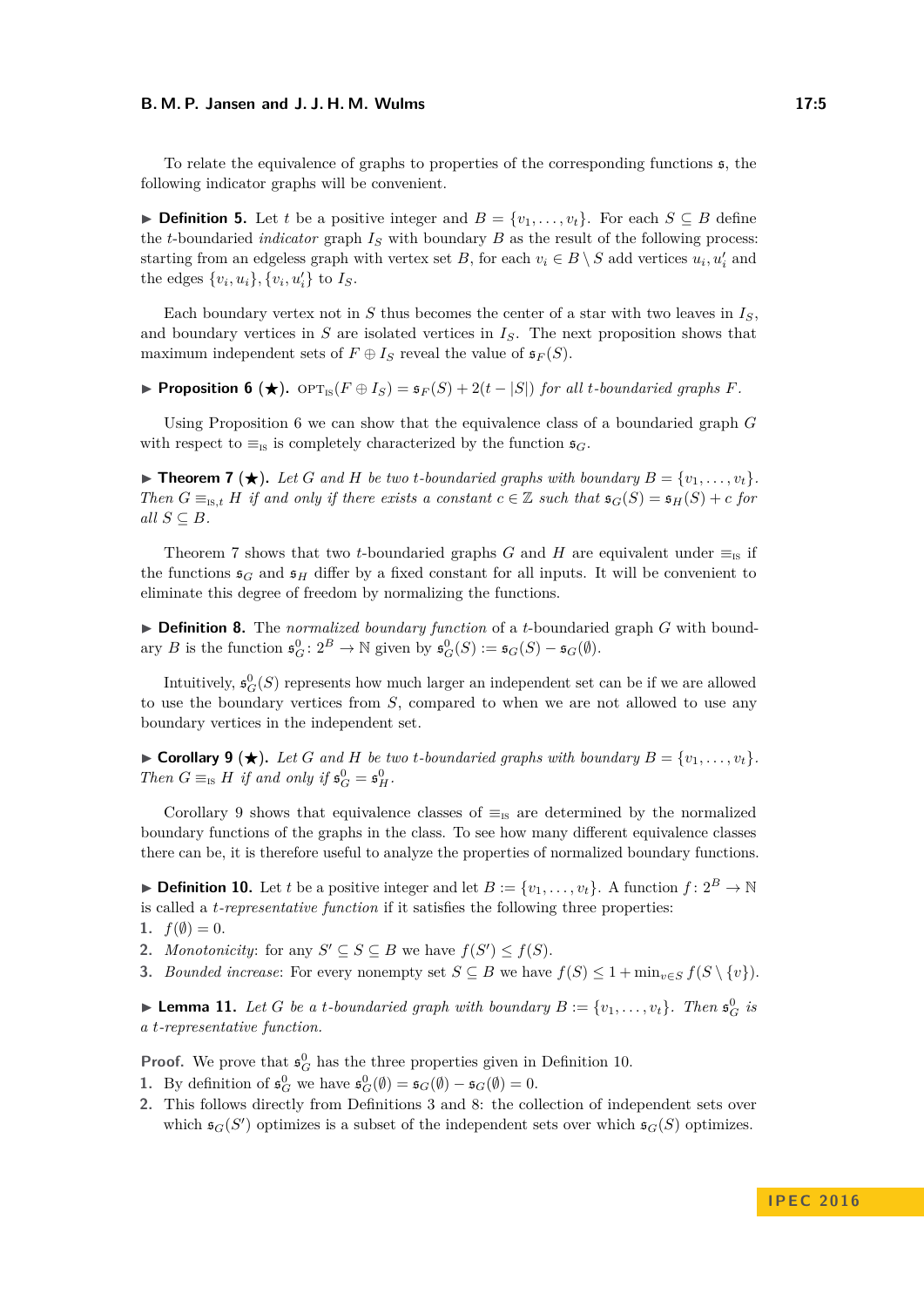#### **17:6 Lower Bounds for Protrusion Replacement by Counting Equivalence Classes**

**3.** Consider a nonempty set  $S \subseteq B$  and let *X* be an independent set in *G* of size  $\mathfrak{s}_G(S)$ with  $X \cap B \subseteq S$ , which exists by Definition [3.](#page-3-0) For every  $v \in S$  we have that  $X \setminus \{v\}$  is an independent set of size  $|X| - 1$  in *G* whose intersection with *B* is a subset of  $S \setminus \{v\}$ , implying that  $\mathfrak{s}_G(S \setminus \{v\}) \ge |X| - 1 = \mathfrak{s}_G(S) - 1$ . Adding  $1 - \mathfrak{s}_G(\emptyset)$  on both sides we obtain  $\mathfrak{s}_G^0(S) = \mathfrak{s}_G(S) - \mathfrak{s}_G(\emptyset) \leq 1 + \mathfrak{s}_G(S \setminus \{v\}) - \mathfrak{s}_G(\emptyset) = 1 + \mathfrak{s}_G^0(S \setminus \{v\})$ . As this holds for all  $v \in S$ , it holds in particular for  $v \in S$  minimizing  $\mathfrak{s}_G^0(S \setminus \{v\})$ .

# **4 Defining graphs with given boundary characteristics**

Corollary [9](#page-4-2) shows that *t*-boundaried graphs with the same normalized boundary function belong to the same equivalence class. Since each normalized boundary function is a *t*representative function by Lemma [11,](#page-4-5) this implies that the number of equivalence classes of ≡is*,t* is *at most* the number of distinct *t*-representative functions. In Lemma [13](#page-5-0) we will show that, surprisingly, the converse also holds: for each *t*-representative function there is a distinct equivalence class of  $\equiv_{\text{is},t}$ . Before proving that lemma, we first derive a useful property of *t*-representative functions.

<span id="page-5-1"></span>▶ **Proposition 12 (★).** Each *t*-representative function f satisfies  $f(S') - |S' \setminus S| \le f(S)$  for  $all S, S' \subseteq B$ *.* 

<span id="page-5-0"></span> $\blacktriangleright$  **Lemma 13.** For every *t*-representative function f, there exists a *t*-boundaried graph *G with boundary*  $B := \{v_1, v_2, \ldots, v_t\}$ , such that  $\mathfrak{s}_G^0(S) = f(S)$  for every  $S \subseteq B$ .

**Proof.** Consider an arbitrary *t*-representative function  $f$ , which assigns a non-negative integer to each  $S \subseteq B$ . We construct a *t*-boundaried graph *G* for which  $\mathfrak{s}_G^0 = f$ , as follows:

- **1.** Start from an edgeless graph with vertex set *B*, which is the boundary of the graph.
- **2.** For each  $i \in [t]$  add a vertex  $u_i$  and the edge  $\{u_i, v_i\}$ .
- **3.** For each *S* ⊆ *B* with  $f(S) > 0$ , add a set  $V_S = \{v_{S,1}, \ldots, v_{S,f(S)}\}$  consisting of  $f(S)$ vertices to the graph. These vertices are false twins (all share the same open neighborhood) and are connected to the rest of the graph as follows:
	- **a.** For each  $i \in [t]$  with  $v_i \in S$ , all vertices of  $V_S$  are adjacent to  $u_i$ .
	- **b.** For each  $i \in [t]$  with  $v_i \notin S$ , all vertices of  $V_S$  are adjacent to  $v_i$ .
	- **c.** All vertices of  $V_S$  are adjacent to all vertices  $V_{S'}$  that are created for sets  $S' \neq S$ .

We show that  $\mathfrak{s}_G(S) = t + f(S)$  for all  $S \subseteq B$ . This will imply that  $\mathfrak{s}_G^0(S) = \mathfrak{s}_G(S) - f(S)$  $\mathfrak{s}_G(\emptyset) = (t + f(S)) - (t + f(\emptyset)) = (t + f(S)) - (t + 0) = f(S)$  for all *S* ⊆ *B*, since  $f(\emptyset) = 0$ by Definition [10.](#page-4-3) We therefore conclude the proof by showing that  $\mathfrak{s}_G(S) = t + f(S)$  for all  $S \subseteq B$ , by establishing two inequalities. Consider an arbitrary  $S \subseteq B$ .

(≥) To show  $\mathfrak{s}_G(S)$  ≥  $t + f(S)$  we construct an independent set *X* in *G* of size  $t + f(S)$ that intersects *B* in a subset of *S*. If  $f(S) = 0$  then  $X = \{u_1, \ldots, u_t\}$  suffices, so assume in the remainder that  $f(S) > 0$ . Let X consist of the  $f(S)$  vertices in  $V_S$ , together with the vertices  $\{u_i \mid i \in [t], v_i \notin S\}$  and  $\{v_i \mid i \in [t], v_i \in S\}$ . Then  $|X| = t + f(S)$ , and using the construction above it is straight-forward to verify that *X* is an independent set. Since  $X \cap B = S$ , this shows that  $\mathfrak{s}_G(S) \ge t + f(S)$ .

**(**≤**)** Now we argue that s*G*(*S*) ≤ *t* + *f*(*S*). Consider a maximum independent set *X* in *G* that intersects *B* in a subset of *S*, which has size  $\mathfrak{s}_G(S)$  by Definition [3.](#page-3-0) If *X* contains no vertices of  $V_{S'}$  for any  $S' \subseteq B$ , then *X* has at most *t* vertices: an independent set contains at most one vertex of each edge  $\{v_i, u_i\}$  for each  $i \in [t]$ . Hence  $|X| \le t$  in this case, which is at most  $t + f(S)$  since  $f(S) \geq 0$  by Properties [1](#page-4-6) and [2.](#page-4-7) In the remainder, assume X contains a vertex of  $V_{S'}$  for some  $S' \subseteq B$ . This implies that *X* contains no vertices from  $V_{S''}$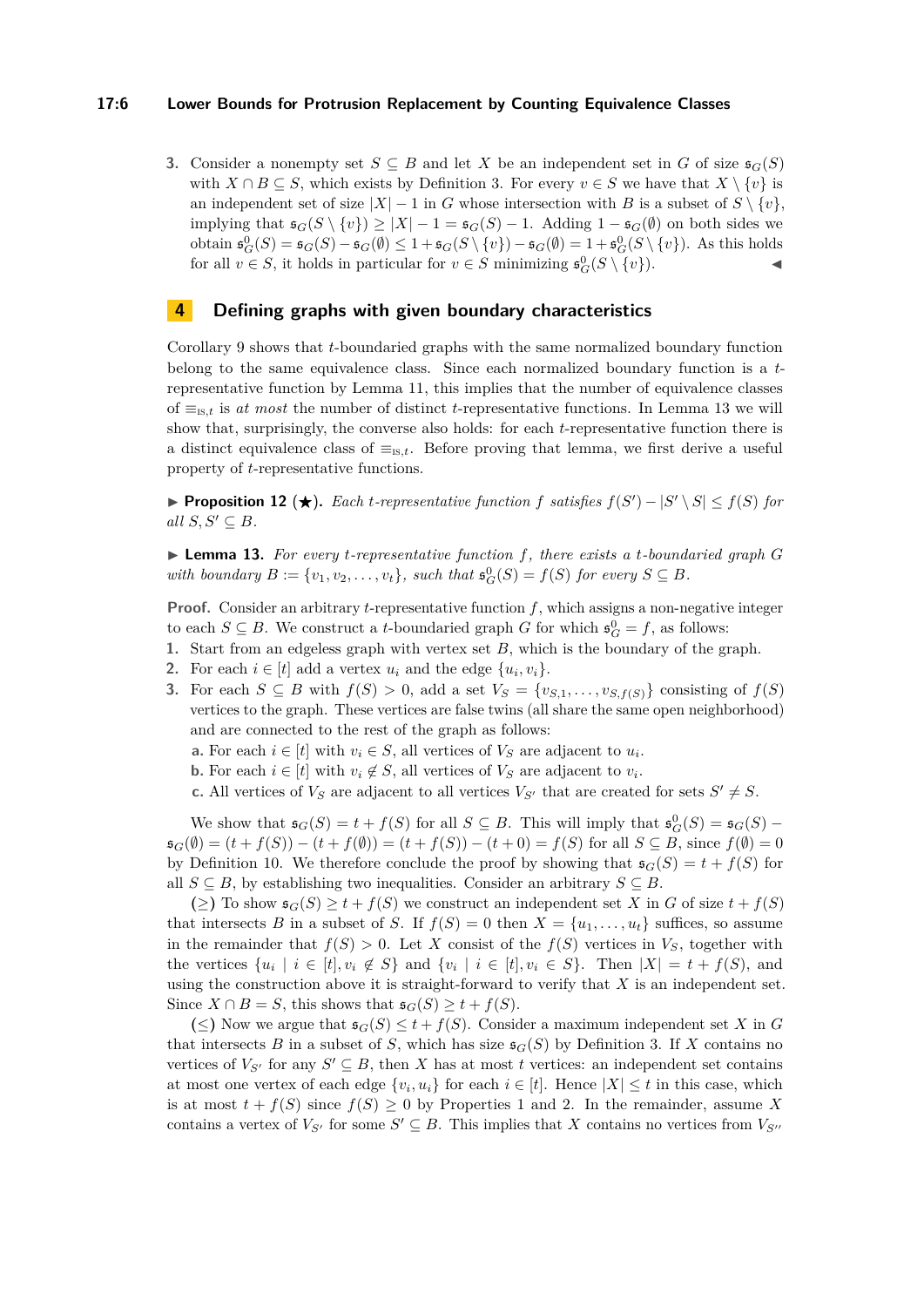for any  $S'' \neq S'$ , since all vertices of  $V_{S'}$  are adjacent to all vertices of  $V_{S''}$  by construction of *G*. Hence besides the vertices from  $V_{S'}$ , the set *X* only contains vertices of edges  $\{v_i, u_i\}$ for  $i \in [t]$ . The independent set X contains at most one vertex from each such edge. For each  $v_i \in S' \setminus S$ , observe that *X* does not contain  $v_i$  (since  $X \cap B \subseteq S$ ), and *X* does not contain  $u_i$  either (since  $u_i$  is adjacent to all members of  $V_{S'}$ ). So *X* has at most  $f(S')$  vertices from  $V_{S'}$ , no vertices of  $\{v_i, u_i\}$  for each  $v_i \in S' \setminus S$ , and at most one vertex from each of the remaining  $t - |S' \setminus S|$  edges. It follows that  $|X| \leq f(S') + (t - |S' \setminus S|)$ . By Proposition [12](#page-5-1) we have  $f(S') - |S' \setminus S| \leq f(S)$ , which shows that  $|X| \leq t + f(S)$  and concludes the proof.  $\blacktriangleleft$ 

# **5 Counting** *t***-representative functions**

We say that two *t*-representative functions are distinct if their function values differ on some input. Lemma [13](#page-5-0) shows that for each *t*-representative function *f*, there exists a *t*-boundaried graph whose normalized boundary function equals *f*. Together with Corollary [9,](#page-4-2) which says that boundaried graphs with the same normalized boundary function are equivalent under  $\equiv_{\text{is},t}$ , this establishes a bijection between the equivalence classes of  $\equiv_{\text{is},t}$  and the *t*-representative functions. To bound the number of equivalence classes of  $\equiv_{\text{is }t}$  it therefore suffices to bound the number of *t*-representative functions. Recall that  $M(t)$  denotes the *t*-th *Dedekind number*, the number of distinct monotone Boolean functions of *t* variables.

<span id="page-6-0"></span>**► Lemma 14 (★).** *There are at least*  $M(t) - 1$  *distinct t-representative functions.* 

It is known that  $M(t) \geq 2^{\binom{t}{\lfloor t/2 \rfloor}}$ . To see this, consider the subsets  $\mathcal{S}_t = \binom{[t]}{t/2}$  $\begin{bmatrix} \lfloor t \rfloor \\ \lfloor t/2 \rfloor \end{bmatrix}$  of  $[t]$  of size  $\lfloor t/2 \rfloor$ . For each subset  $\mathcal{S}'_t \subseteq \mathcal{S}_t$  we obtain a different monotone set-function by saying that  $f(S) = 1$  if and only if *S* contains one of the subsets in  $S_t'$ . By Stirling's approximation we have  $\binom{t}{\lfloor t/2 \rfloor} \geq 2^t/\sqrt{2}$  $\overline{4t}$ , which implies that  $M(t) \geq 2^{2^t/\sqrt{4t}}$ . The following lemma gives an upper bound on the number of *t*-representative functions.

<span id="page-6-1"></span>**► Lemma 15 (★).** The number of distinct *t*-representative functions is at most  $2^{2^t-1}$ .

Lemmata [14](#page-6-0) and [15](#page-6-1) give the following corollary for each positive integer *t*.

► **Corollary 16.** *The number of equivalence classes of*  $\equiv_{\text{Is},t}$  *lies between*  $2^{2^t/\sqrt{4t}}$  *and*  $2^{2^t-1}$ *.* 

# **6 Defining planar graphs with given boundary characteristics**

In Lemma [13](#page-5-0) we constructed nonequivalent *t*-boundaried graphs based on distinct *t*representative functions. The graphs constructed in that lemma have large treewidth and are far from being planar; they contain cliques of size roughly 2 *t* . To derive lower bounds that are meaningful even when protrusion replacement is applied for planar graphs of bounded treewidth, we present an alternative construction to lower bound the number of equivalence classes that contain a planar graph of small pathwidth (and therefore have small treewidth). The following gadget, of which several variations were used in earlier work (cf. [\[13,](#page-11-13) Theorem 5.3] and [\[9,](#page-11-14) [16\]](#page-11-10)), will be useful in our construction.

**If Definition 17.** Let *k* be a positive integer. The *clause gadget of size k* is the graph  $C_k$ constructed as follows (see Figure [1a\)](#page-7-0). For each  $i \in [k]$  create a triangle on vertices  $\{u_i, v_i, w_i\}$ . Connect these into a path by adding all edges  $\{w_i, u_{i+1}\}\$  for  $i \in [k-1]$ . Finally, add vertices  $v_{\text{start}}$ ,  $v_{\text{end}}$  and the edges  $\{v_{\text{start}}$ ,  $u_1\}$  and  $\{w_k, v_{\text{end}}\}$ . The vertices  $(v_1, \ldots, v_k)$  are the *terminals* of the clause gadget.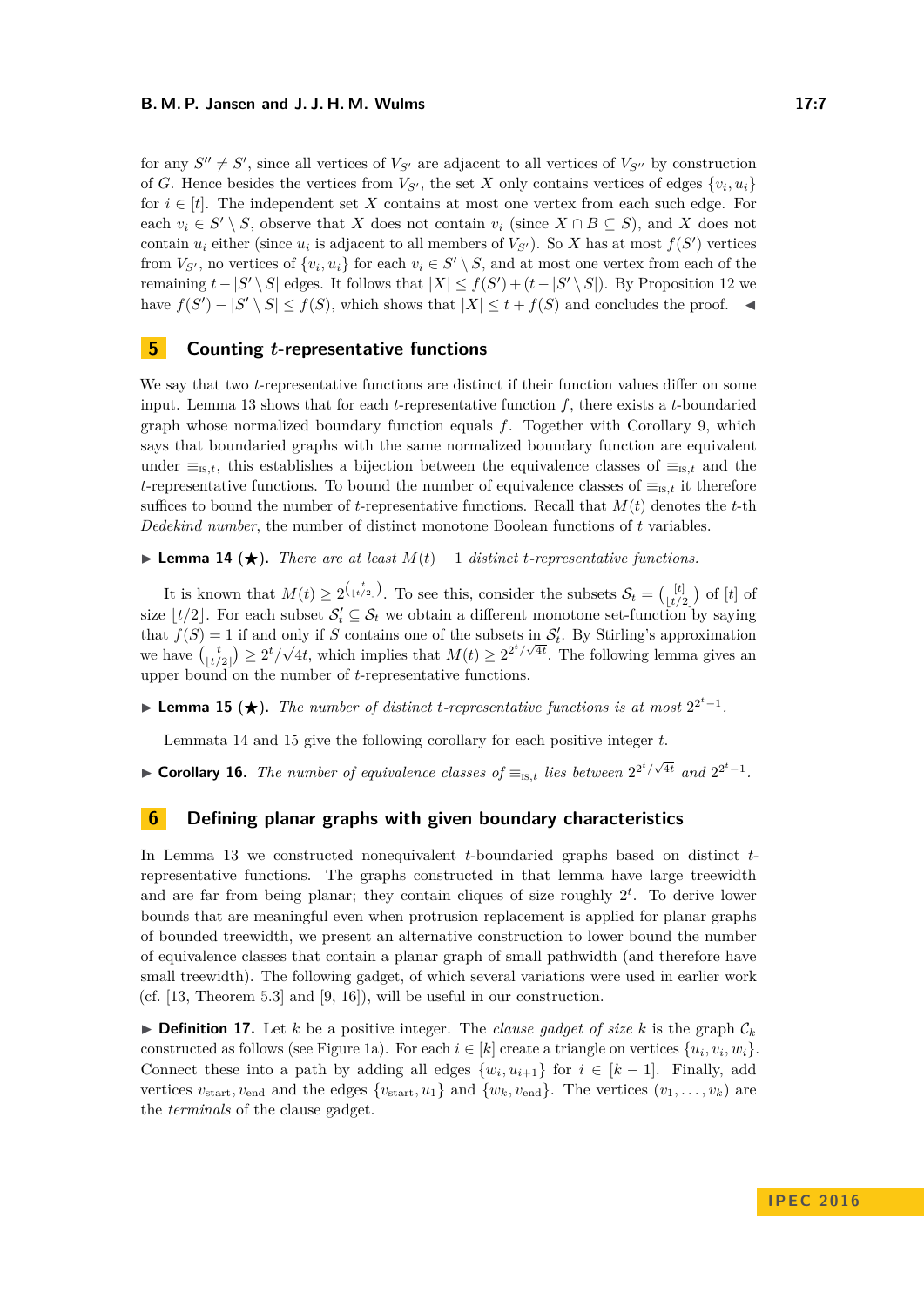<span id="page-7-0"></span>

**Figure 1** Gadgets for INDEPENDENT SET. The crossover gadget is due to Garey et al. [\[11,](#page-11-15) Fig. 11] and Table 1]. The table on the right shows for all relevant combinations of *i* and *j* what the maximum size is of an independent set *X* satisfying  $|\{v, v'\} \cap X| = i$  and  $|\{u, u'\} \cap X| = j$ .

**► Observation 18** (Cf. [\[9,](#page-11-14) Obs. 6–8]). For each positive  $k \in \mathbb{N}$ , the clause gadget  $C_k$  has the *following properties:*

- **1.**  $\text{OPT}_{\text{IS}}(\mathcal{C}_k) = k + 2.$
- **2.** *Every maximum independent set in*  $C_k$  *contains a terminal vertex*  $v_i$  *for some*  $i \in [k]$ *.*
- **3.** ∀ $i \in [k]$  *there is a maximum independent set in*  $\mathcal{C}_k$  *containing*  $v_i$  *but no other terminals.*
- **4.**  $\mathcal{C}_k$  *is planar and*  $\mathbf{pw}(\mathcal{C}_k) = 2$ *.*

To ensure our construction yields a planar graph, we use a *crossover gadget* for INDEpendent Set due to Garey et al. [\[11\]](#page-11-15). It was originally designed for Vertex Cover, but since the complement of a maximum independent set is a minimum vertex cover, we can rephrase the properties of the gadget in terms of independent sets. The crossover gadget  $G_{\times}$ is the 22-vertex graph illustrated in Figure [1b,](#page-7-0) which has four terminals  $(u, u', v, v')$ . When we have a drawing of a graph *G* in which exactly two edges  $\{a, b\}$ ,  $\{c, d\}$  cross in a common point, we can *planarize the crossing* by removing edges  $\{a, b\}$  and  $\{c, d\}$ , introducing a new copy of  $G_\times$  at the position of the crossing, and adding the edges  $\{a, v\}$ ,  $\{v', b\}$ ,  $\{c, u\}$ ,  $\{u', d\}$ . Garey et al. [\[11\]](#page-11-15) analyzed the size of a maximum independent set in  $G_{\times}$  when restricting which terminal vertices may occur in the set, as shown in Figure [1c.](#page-7-0) As  $G_{\times}$  is symmetric in both the horizontal and vertical axis, and the table shows that a maximum size independent set size of nine can already be obtained using  $i = 1$  of the terminals  $\{v, v'\}$  and  $j = 1$  of the terminals  $\{u, u'\}$ , we observe the following.

▶ Observation 19. For any choice of terminals  $v^* \in \{v, v'\}$  and  $u^* \in \{u, u'\}$  there is a *maximum independent set of size nine in*  $G_{\times}$  *that does not contain*  $v^*$  *or*  $u^*$ *.* 

The following proposition summarizes the essential features of a planarization operation.

<span id="page-7-4"></span>**Proposition 20**  $(\star)$ . Let G be a graph drawn in the plane such that no edge contains a *vertex in its interior and no more than two edges cross in any single point. Let*  $G'$  be the *result of planarizing an edge crossing by a crossover gadget. The following holds.*

- <span id="page-7-2"></span>**1.** For every independent set X in G there is an independent set X' in G' of size  $|X| + 9$ *such that*  $X' \cap V(G) = X$ *.*
- **2.** For every independent set X' in G' there is an independent set X" in G' with  $|X'| = |X''|$ *containing exactly nine vertices from*  $G_{\times}$  *with*  $X'' \cap V(G) \subseteq X' \cap V(G)$ .
- <span id="page-7-3"></span>**3.** For every independent set  $X'$  in  $G'$  there is an independent set  $X$  in  $G$  of size  $|X'| - 9$ *such that*  $X \subseteq X' \cap V(G)$ .
- <span id="page-7-1"></span>**4.**  $\text{OPT}_{\text{IS}}(G') = \text{OPT}_{\text{IS}}(G) + 9$ .

In most applications of crossover gadgets, the only important property is that they have a fixed effect on the optimum (Property [4\)](#page-7-1). In our case we also have to ensure that the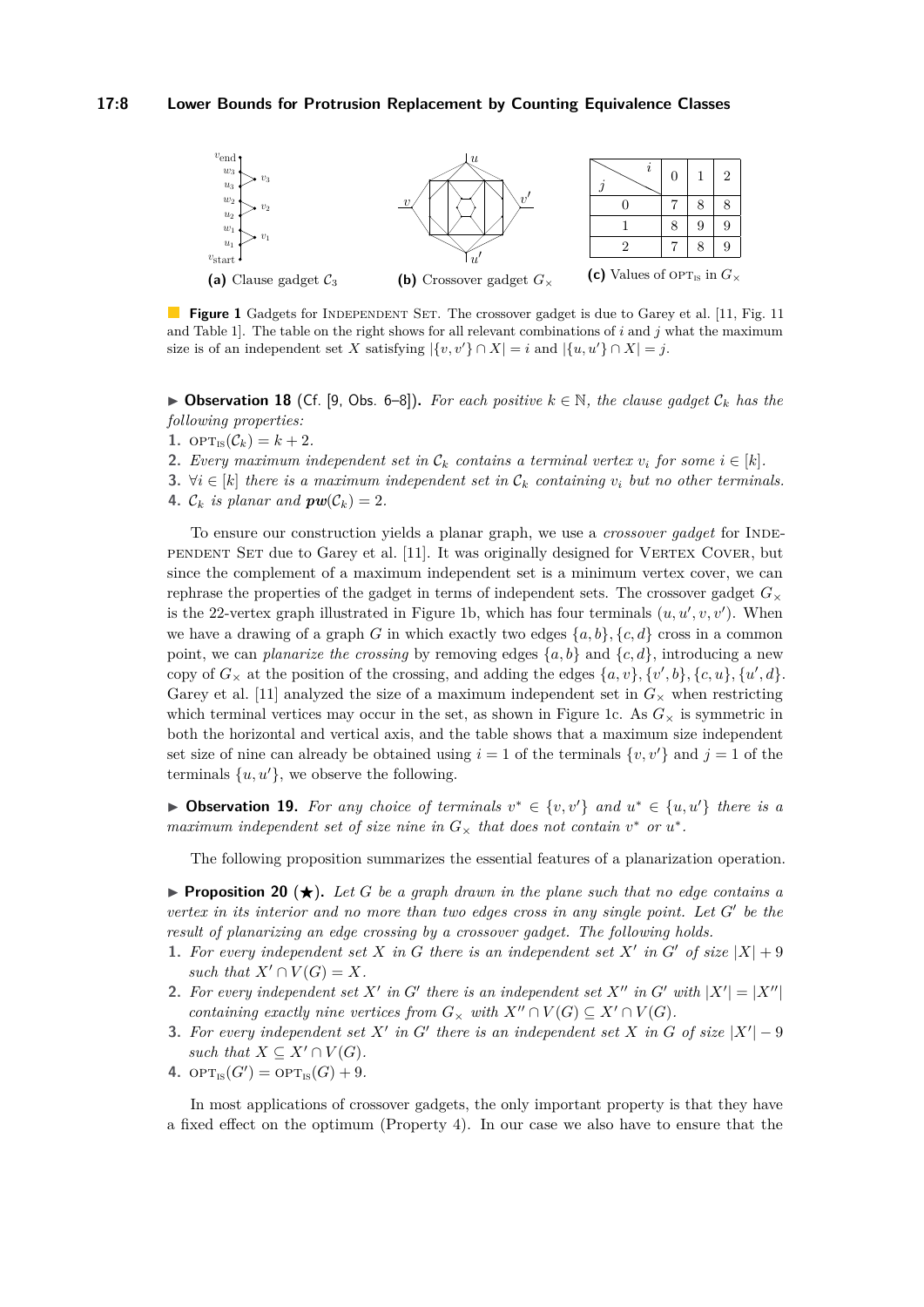<span id="page-8-2"></span>

**Figure 2** Planarizing the graph  $G_{\phi}$  to obtain  $G'_{\phi}$  in the proof of Lemma [21.](#page-8-0) Only the clause gadget for the clause  $C_i = (x_5 \vee x_4 \vee x_3 \vee x_2)$  is shown. Shaded diamonds represent crossover gadgets. The boundary *B* of the graph is circled, containing the first vertex from each path.

crossover gadgets do not disturb how the solutions intersect the boundary of the graph. Properties [1–](#page-7-2)[3](#page-7-3) will be used for this purpose. Using these gadgets we present the construction.

<span id="page-8-0"></span>► **Lemma 21.** Let *t* be a positive integer and  $B := \{p_{1,1}, p_{2,1}, \ldots, p_{t-1,1}, p_{t,1}\}$ . For every non*constant monotone set-function*  $f: 2^B \to \{0,1\}$  *there is a planar graph G with boundary B such that*  $\mathbf{pw}(G) \leq t + \mathcal{O}(1)$  *and for every*  $S \subseteq B$ :  $f(S) = 1$  *if and only if*  $\mathfrak{s}_G(S) = \text{OPT}_{\text{IS}}(G)$ *.* 

**Proof.** Consider a monotone set-function  $f$  and let  $\phi$  be a monotone CNF formula that represents *f* in the sense of Proposition [1.](#page-3-1) Let the clauses of  $\phi$  be  $C_1, \ldots, C_m$  such that each clause  $C_i$  is a subset of [*t*] giving the indices of the variables appearing in the clause. Since  $\phi$ is monotone, all variables appear positively. The number of literals in  $C_i$  is denoted  $|C_i|$ .

We first construct a nonplanar graph  $G_{\phi}$  of small pathwidth such that for all  $S \subseteq B$ we have  $f(S) = 1$  if and only if  $\mathfrak{s}_{G_{\phi}}(S) = \text{OPT}_{\text{IS}}(G_{\phi})$ . Then we will use crossover gadgets to turn  $G_{\phi}$  into a planar graph  $G'_{\phi}$  while preserving these properties. The construction is inspired by a reduction of Lokshtanov et al. [\[16,](#page-11-10) Thm. 3.1], and proceeds as follows.

- **1.** We start by creating t paths  $P_1, \ldots, P_t$ , where every path  $P_i$  for  $i \in [t]$  consists of 2*m* vertices  $p_{i,1}, \ldots, p_{i,2m}$ . The boundary  $B = \{p_{1,1}, \ldots, p_{t,1}\}$  of graph  $G_{\phi}$  contains the first vertex from each path.
- **2.** For each clause  $i \in [m]$ , add a copy of the clause gadget  $\mathcal{C}_{|C_i|}$  to the graph and denote its terminals by  $(v_1, \ldots, v_{|C_i|})$ . Let  $\ell(j)$  denote the *j*-th variable in the clause for each  $j \in$  $\lfloor |C_i| \rfloor$  and sort these such that  $\ell(1) > \ell(2) > \ldots > \ell(|C_i|)$ ; this will be useful later on when planarizing the graph. For each  $j \in [[C_i]]$  make terminal  $v_j$  in the clause gadget adjacent to vertex  $p_{\ell(j),2i}$  on path  $P_{\ell(j)}$ . Observe that clause gadgets only connect to *even-numbered* vertices on the paths.

<span id="page-8-1"></span>▶ **Claim 22 (★).** *The graph*  $G_{\phi}$  *with boundary*  $B := \{p_{1,1}, \ldots, p_{t,1}\}$  *satisfies:* 

- **1.**  $\mathfrak{s}_{G_{\phi}}(B) = \text{OPT}_{\text{IS}}(G_{\phi}) \leq mt + \sum_{1 \leq i \leq m}(|C_i| + 2).$
- <span id="page-8-3"></span>**2.**  $\mathfrak{s}_{G_{\phi}}(B) = \text{OPT}_{\text{IS}}(G_{\phi}) = mt + \sum_{1 \leq i \leq m} (-c_i + 2).$
- **3.** For each  $S \subseteq B$  we have  $f(S) = \overline{1}$  *if and only if*  $\mathfrak{sl}_G(S) = \text{OPT}_{\text{IS}}(G_{\phi})$ *.*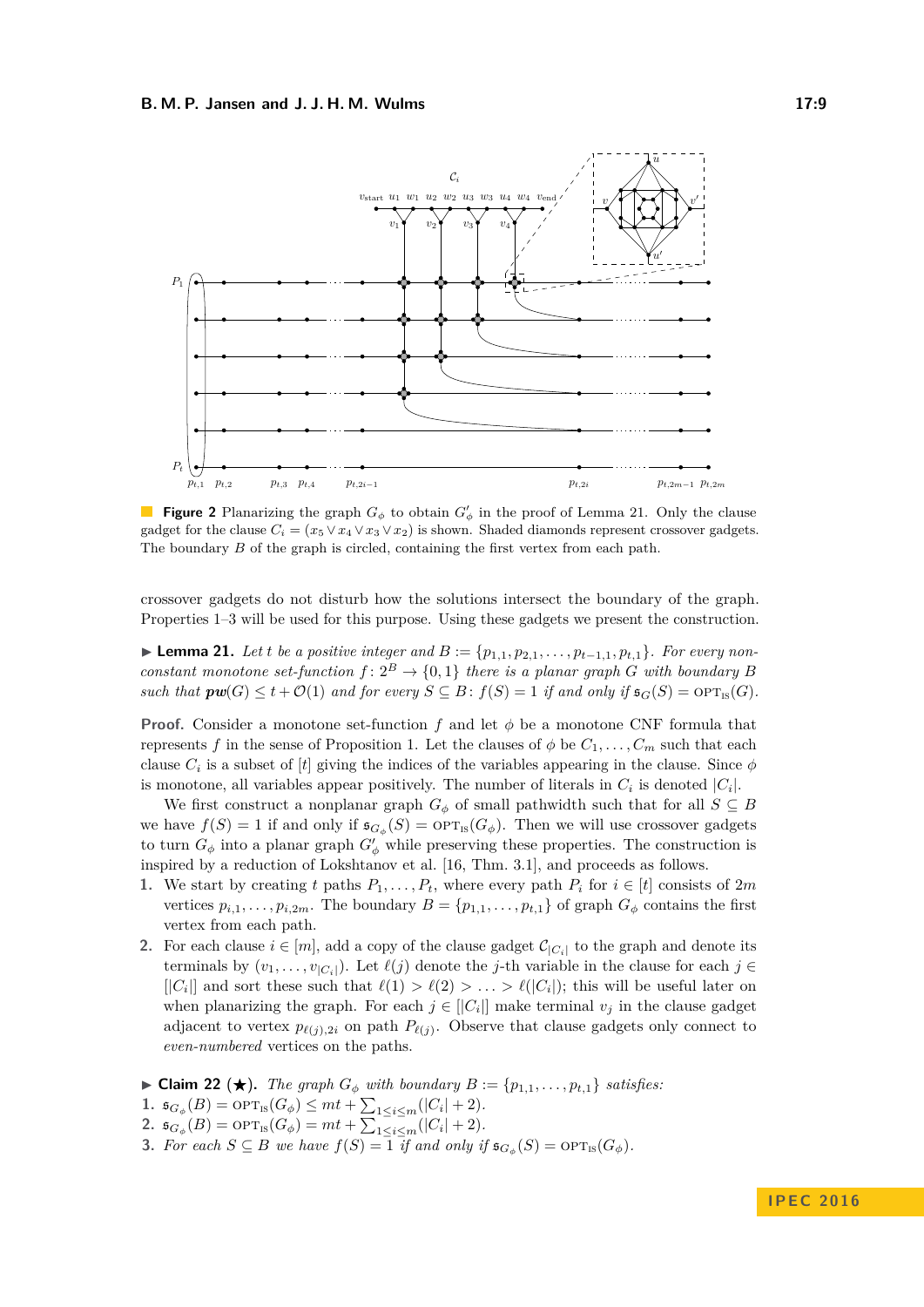#### **17:10 Lower Bounds for Protrusion Replacement by Counting Equivalence Classes**

Claim [22](#page-8-1) shows that the boundary function of  $G_{\phi}$  expresses the monotone Boolean function *f*. The same argumentation as used by Lokshtanov et al. [\[16,](#page-11-10) Lemma 3.3] shows that  $G_{\phi}$  has pathwidth  $t + \mathcal{O}(1)$ . However, we will not prove this here for the non-planar graph  $G_{\phi}$ ; we will prove a pathwidth bound after planarizing the graph. The planarization starts from a drawing of  $G_{\phi}$  in the plane in which the crossings have a fixed structure. This drawing is defined as follows (see Figure [2\)](#page-8-2):

- The Draw each path  $P_1, \ldots, P_t$  horizontally. Place the paths above each other so that  $P_1$  is the highest and  $P_t$  is the lowest.
- For each clause  $i \in [m]$  of  $\phi$ , draw the clause gadget in a planar fashion above the paths, so that its terminals stick out at the bottom, the lowest-indexed terminal on the left and the highest-numbered terminal on the right. Draw the gadget for clause *i* between the vertical lines containing the  $2i - 1$ -th and the  $2i$ -th vertices on each path. Consider the set of edges  $E_{C_i}$  connecting the gadget for clause  $C_i$  to the vertices of the paths. By construction of  $G_{\phi}$ , the gadget only connects to vertices with index 2*i* on the paths. Draw the edges from  $E_{C_i}$  in such a way that  $e \in E_{C_i}$  only crosses the edges between the vertices  $p_{j,2i-1}$  and  $p_{j,2i}$  of the paths  $P_j$  for  $j \in [t]$ , and do not cross any other edge  $e' \in E_{C_i}$ . Since the left-to-right order of the variables in a clause matches the order in which the paths are laid out from top to bottom, this is possible.

Based on this drawing we planarize the graph  $G_{\phi}$  by repeatedly replacing crossings by crossover gadgets, resulting in a planar graph  $G'_{\phi}$  as shown in Figure [2.](#page-8-2) Let *N* denote the number of crossover gadgets which were introduced during the planarization process. By Proposition [20](#page-7-4) we know that  $\text{OPT}_{\text{IS}}(G'_{\phi}) = \text{OPT}_{\text{IS}}(G_{\phi}) + 9N = mt + 9N + \sum_{1 \leq i \leq m} (|C_i| + 2),$ where we use Property [2](#page-8-3) of Claim [22](#page-8-1) for the second equality. To conclude the proof, it remains to show that  $\mathbf{pw}(G'_{\phi}) \leq t + \mathcal{O}(1)$  (Claim [24\)](#page-9-0) and that for all subsets  $S \subseteq B$  we have  $f(S) = 1$  if and only if  $\mathfrak{s}_{G'_{\phi}}(S) = \text{OPT}_{\text{IS}}(G'_{\phi})$  (Claim [23\)](#page-9-1).

- <span id="page-9-1"></span>► **Claim 23** (★). For every  $S \subseteq B$  we have  $f(S) = 1$  if and only if  $\mathfrak{sl}_{G'_{\phi}}(S) = \text{OPT}_{\text{IS}}(G'_{\phi})$ .
- <span id="page-9-0"></span>► Claim 24 (★). *The graph*  $G'_{\phi}$  has pathwidth  $t + \mathcal{O}(1)$ .

This concludes the proof of Lemma [21.](#page-8-0)

$$
\blacksquare
$$

## **7 Lower bound for protrusion replacement**

To leverage the construction of Lemma [21](#page-8-0) into a lower bound on the critical size of a set of representatives, we need the following lemma. Observe that its second condition shows that no pair of graphs from the constructed set G is equivalent under  $\equiv_{is,t}$ , and this is witnessed already by gluing planar graphs of pathwidth one onto them. This implies that in any protrusion reduction scheme applied to planar graphs that aims to replace occurrences of bounded-pathwidth protrusions by representatives, there should be a distinct representative for each graph in  $\mathcal{G}$ .

<span id="page-9-2"></span>**► Lemma 25 (★).** For each positive integer *t* there is a set G of  $M(t)-2$  distinct *t*-boundaried *planar graphs of pathwidth*  $t + \mathcal{O}(1)$ *, such that for each pair of distinct graphs*  $G_f, G_{f'} \in \mathcal{G}$ *there are two indicator graphs*  $I<sub>S</sub>$  *and*  $I<sub>B</sub>$  *as in Definition* [5](#page-4-8) *such that:* 

1. The graphs  $G_f \oplus I_S$ ,  $G_f \oplus I_B$ ,  $G_{f'} \oplus I_S$ ,  $G_{f'} \oplus I_B$  are planar and have pathwidth  $t + \mathcal{O}(1)$ . **2.**  $\text{OPT}_{\text{IS}}(G_f \oplus I_S) - \text{OPT}_{\text{IS}}(G_{f'} \oplus I_S) \neq \text{OPT}_{\text{IS}}(G_f \oplus I_B) - \text{OPT}_{\text{IS}}(G_{f'} \oplus I_B).$ 

Finally, we can combine our lower bound on the number of distinct equivalence classes of Lemma [25](#page-9-2) with an upper bound on the number of small graphs to obtain our main result.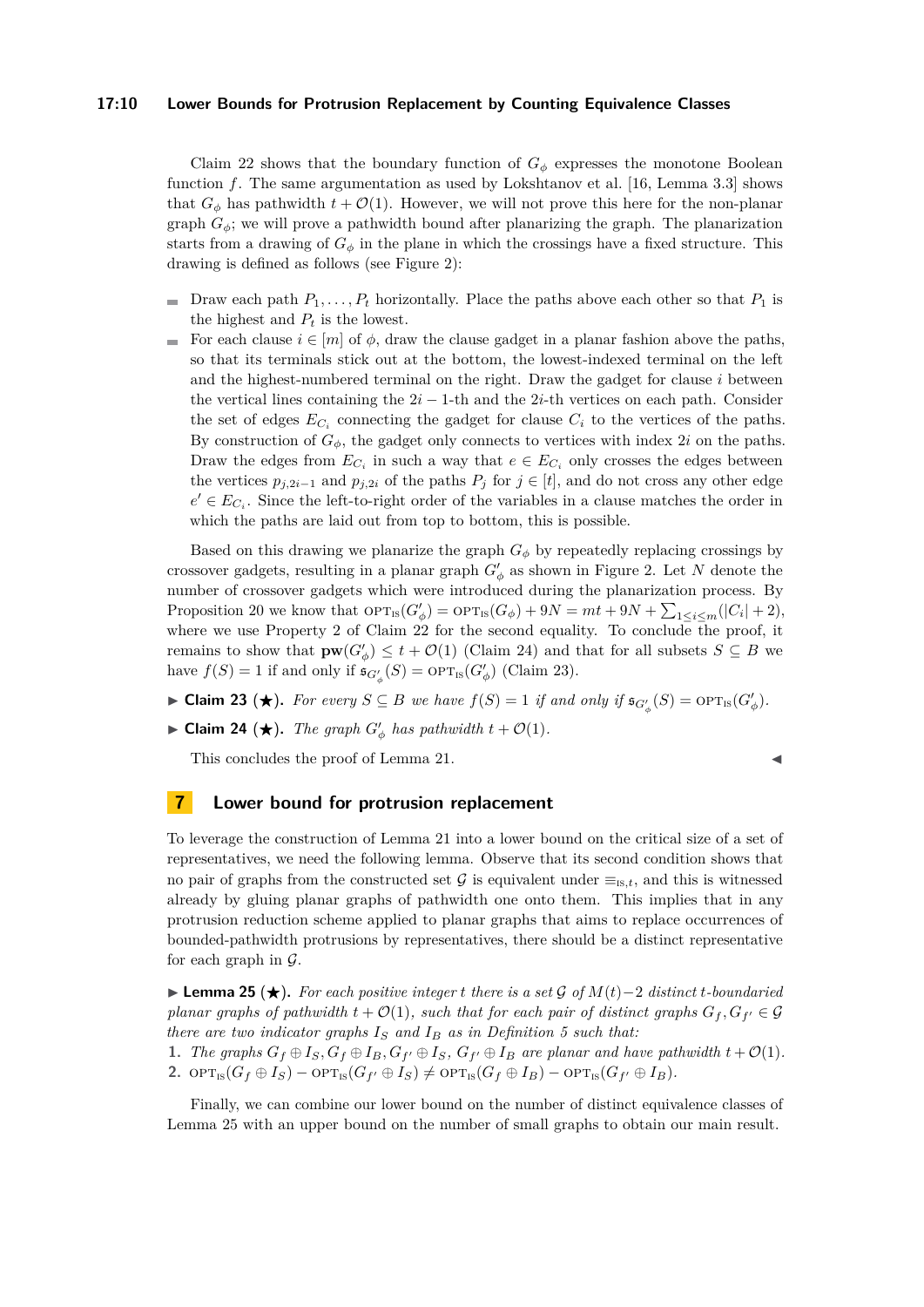<span id="page-10-1"></span>**► Theorem 26** (★). Let  $t \geq t_0$  be a sufficiently large positive integer. Let  $\mathcal{R}_t$  be a set of *t-boundaried planar graphs such that every equivalence class of* ≡is*,t that contains a planar graph of pathwidth*  $t + \mathcal{O}(1)$  *is represented by some graph in*  $\mathcal{R}_t$ *. Then*  $\mathcal{R}_t$  *contains a graph with*  $\Omega(\log M(t)) \geq \Omega(2^t/\sqrt{4t})$  *vertices.* 

# <span id="page-10-0"></span>**8 Conclusion**

We presented lower and upper bounds on the number of equivalence classes of the canonical equivalence relation  $\equiv_{\text{is},t}$  for INDEPENDENT SET on *t*-boundaried graphs. We combined these lower bounds with upper bounds on the number of small graphs to give lower bounds for the critical sizes of sets of representatives. For a set of *planar* representatives that represent all equivalence classes containing a bounded-pathwidth planar graph, we gave a lower bound of  $\Omega(\log M(t)) \geq \Omega(2^t/\sqrt{4t})$  on the critical size. The same argumentation can also be used to obtain lower bounds on the critical size of sets of potentially *nonplanar* representatives. The number of distinct *t*-boundaried (unrestrained) graphs is at most  $2^{\binom{n}{2}} \cdot \binom{n}{t} \leq 2^{n^2/2}$ . Using this bound in the proof of Theorem [26](#page-10-1) yields a lower bound of  $\Omega(\sqrt{\log M(t)}) \geq \Omega(2^{t/2}/\sqrt[4]{4t})$ on the critical size of a set of representatives that contains at least  $M(t) - 2$  distinct graphs.

In their work, Garnero et al. [\[12\]](#page-11-6) (roughly) show that each equivalence class of  $\equiv_{\text{is},t}$ containing a planar graph of treewidth at most *t* can be represented by a planar graph with  $2^{(t+1)^{2^t}}$  vertices and treewidth at most *t*. Our lower bound shows that to represent all equivalence classes containing a planar graph of *pathwidth*  $t + \mathcal{O}(1)$  (a subset of the graphs of treewidth  $t + \mathcal{O}(1)$ , requires a graph with  $\Omega(2^t/\sqrt{4t})$  vertices. Our single-exponential lower bound is very far from the triple-exponential upper bound. However, we believe that the correct bound is single-exponential. Since Corollary [9](#page-4-2) shows that each equivalence class is completely characterized by its normalized boundary function, and the construction of Lemma [13](#page-5-0) produces a boundaried graph with  $2^{\mathcal{O}(t)}$  vertices for any given boundary function, it follows that every equivalence class of  $\equiv_{\text{is},t}$  has a representative with  $2^{\mathcal{O}(t)}$  vertices. Note, however, that the representatives constructed in this way are nonplanar and have pathwidth and treewidth  $2^{\Theta(t)}$ .

The main conceptual contribution of this work is the fact that nontrivial lower bounds can be obtained by counting equivalence classes. The fact that a significant portion of the equivalence classes (at least  $M(t) \geq 2^{2^t/\sqrt{4t}}$  out of the total of at most  $2^{2^t}$ ) can be generated from monotone Boolean functions was useful in the construction of nonequivalent planar graphs of bounded pathwidth. We showed that the lower bound construction of Lokshtanov et al. [\[16\]](#page-11-10) can be planarized while increasing the pathwidth by an additive constant. The planarization argument employed here can also be used to strengthen the SETH-based runtime lower bound of  $\Omega((2-\varepsilon)^w \cdot n^{\mathcal{O}(1)})$  for solving INDEPENDENT SET on graphs of treewidth *w*, to *planar* graphs of treewidth *w*. Not all bounded-pathwidth graphs can be planarized with a bounded increase in pathwidth. In particular, when planarizing  $K_{3,n}$  for sufficiently large *n* the pathwidth grows arbitrarily large [\[6\]](#page-11-16).

The lower bounds for INDEPENDENT SET given in Theorem [26](#page-10-1) carry over to the DOMinating Set problem, for which protrusion replacement is used frequently. In the full version [\[14\]](#page-11-11) we describe this extension, which is based on the folklore planarity-preserving NP-completeness reduction from VERTEX COVER to DOMINATING SET.

**Acknowledgments.** We are grateful to Daniel Lokshtanov and David Eppstein for insightful discussions regarding planarization, and to an anonymous referee of IPEC 2016 for suggesting a simplification in the proof of Theorem [26.](#page-10-1)